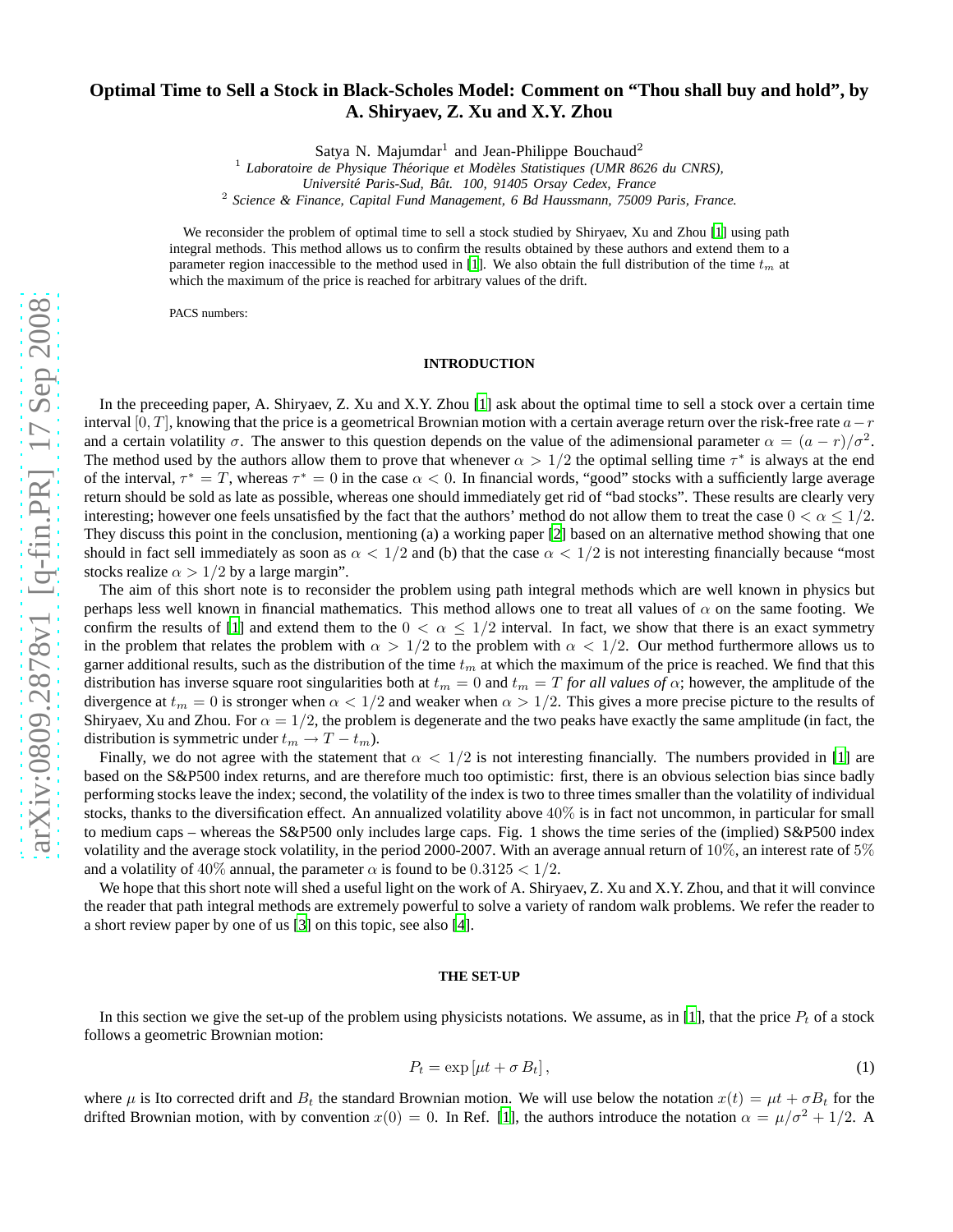

FIG. 1: Time series of the (implied) S&P500 index volatility (the VIX, bottom green curve) and the average implied stock volatility for SPX stocks (middle red curve) and mid-cap stocks (upper black curve), in the period 2000-2007. It is clear that stock volatilities are on average two to three times larger than the volatility of the index, and that values of  $\sigma$  above 40% are not uncommon.

'good' stock in the financial language corresponds to a positive drift  $\mu > 0$  (i.e.,  $\alpha > 1/2$ ) and a 'bad' stock corresponds to a negative drift  $\mu < 0$  ( $\alpha < 1/2$ ). In terms of the real return a of the stock, the condition  $\mu > 0$  translates into  $a - r > \sigma^2/2$ , where  $a - r$  is the excess return over the risk-free rate r. Note that the process that we talk about is the real world process and not the risk-neutral one, which has no meaning for the question raised in Ref. [\[1](#page-9-0)].

Let us consider the evolution of the stock price over a fixed time interval  $0 \le t \le T$ . It is intuitively obvious that the maximum of a drifted Brownian motion and hence that of the stock price  $P_t$  is most likely to occur at  $t = T$  (for  $\mu > 0$ ) and  $t = 0$  (for  $\mu$  < 0). Thus, it obviously makes sense to sell a 'good' stock  $(\mu > 0)$  at the end of the interval  $t = T$ , whereas a 'bad' stock  $(\mu < 0)$  at the begining of the interval  $t = 0$ . This intuitive results are put on a more rigorous mathematical footing in the rest of this note by (i) calculating exactly, using path integral methods, the maximal relative error as defined in Ref. [\[1\]](#page-9-0), but for all values of  $\mu$  and (ii) also by computing the full probability density of the time  $t_m$  at which the maximum of the price occurs for all  $\mu$ .

Let  $M_T$  denote the maximum price of the stock over the interval [0, T], i.e.,

$$
M_T = \max_{0 \le t \le T} P_t. \tag{2}
$$

Evidently, the optimal time to sell the stock is the one where the difference between the price of the stock and its maximal value  $M_T$  is minimal. A convenient way to estimate this optimal time is to consider the relative error at a fixed time  $\tau$  where  $0\leq \tau \leq T$ 

$$
r_{\mu}(\tau,T) = \mathcal{E}\left(\frac{M_T - P_{\tau}}{M_T}\right) = 1 - \mathcal{E}\left(\frac{P_{\tau}}{M_T}\right)
$$
\n(3)

where E denotes the expectation value over all realizations of the Brownian motion. Minimizing  $r_{\mu}(\tau, T)$  over  $0 \le \tau \le T$  gives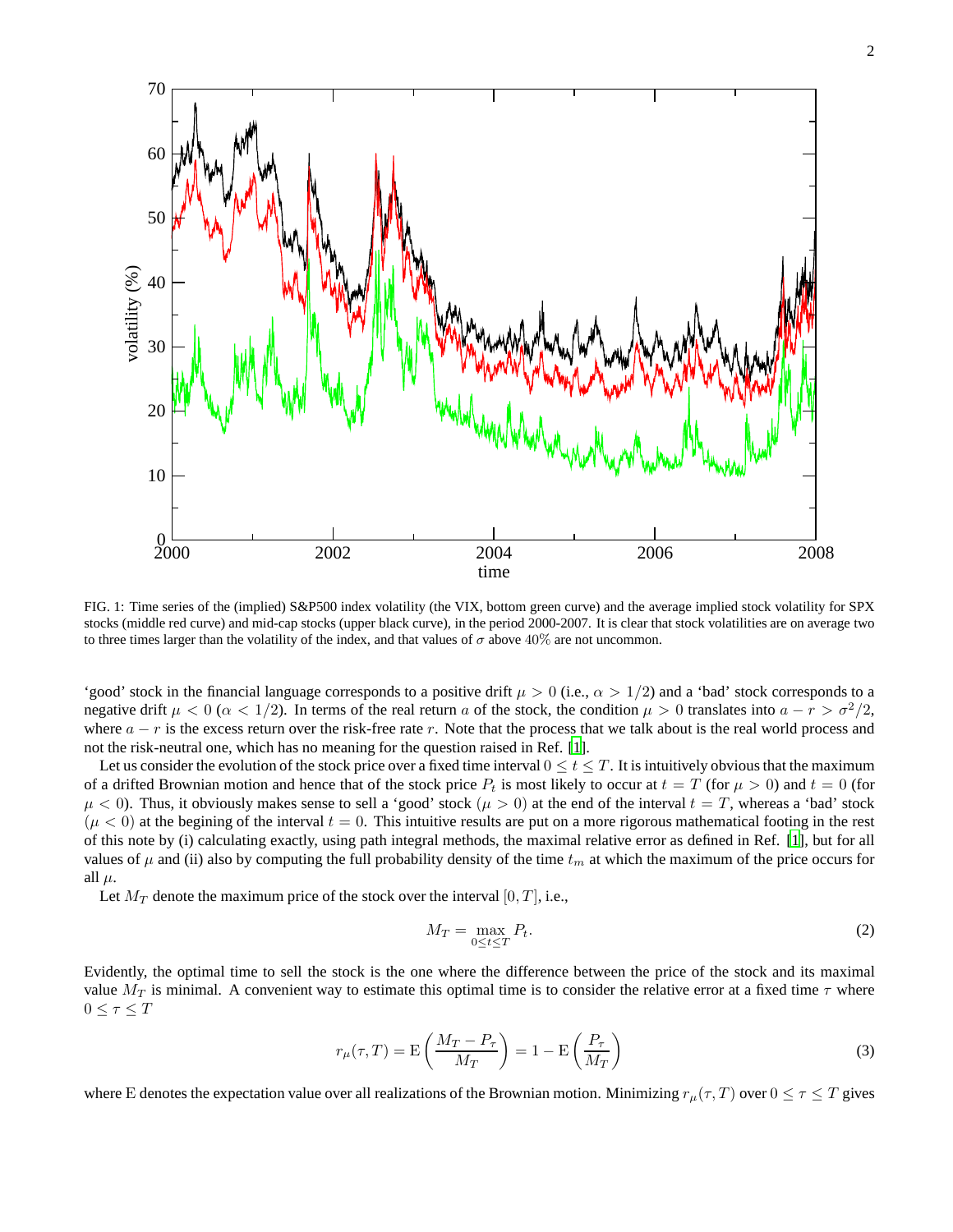the optimal time  $\tau^*$ . In other words,  $\tau^*$  is the time at which the ratio

<span id="page-2-0"></span>
$$
S_{\mu}(\tau,T) = 1 - r_{\mu}(\tau,T) = \mathcal{E}\left(\frac{P_{\tau}}{M_T}\right)
$$
\n(4)

is maximal. The goal is to estimate  $S_\mu(\tau, T)$  and then maximize it with respect to  $0 \leq \tau \leq T$ . Using the trivial identity

$$
M_T = \max_{0 \le \tau \le T} P_\tau = \max_{0 \le \tau \le T} [\exp(x(\tau))] = \exp\left[\max_{0 \le \tau \le T} x(\tau)\right]
$$
(5)

one can rewrite  $S_{\mu}(\tau, T)$  in Eq. [\(4\)](#page-2-0) as

<span id="page-2-1"></span>
$$
S_{\mu}(\tau,T) = \mathcal{E}\left[\exp\left(-\{\tilde{M}_T - x(\tau)\}\right)\right]
$$
\n(6)

where

$$
\tilde{M}_T = \max_{0 \le t \le T} x(t) = \ln[M_T]
$$
\n(7)

is the maximum of the drifted Brownian motion  $x(t)$  over  $0 \le t \le T$ . Note that throughout this paper, we will use t as the running time and  $\tau$  as a fixed time.

Let us consider the random variable  $y(\tau) = \tilde{M}_T - x(\tau)$  at a fixed time  $\tau$  and let  $P_\mu(y, \tau)$  denote its probability density function (pdf). Once we know  $P_{\mu}(y, \tau)$ , then from Eq. [\(6\)](#page-2-1), we can evaluate

$$
S_{\mu}(\tau,T) = \int_0^\infty dy \, e^{-y} P_{\mu}(y,\tau). \tag{8}
$$

To evaluate the pdf  $P_{\mu}(y, \tau)$ , we need the joint pdf of  $\tilde{M}_T$  and  $x(\tau)$  at fixed  $\tau$ .

## **JOINT DISTRIBUTION OF**  $\tilde{M}_T$  **AND**  $x(\tau)$

It is convenient to compute first the cumulative probability

$$
F_{\mu}(x, m, \tau) = \text{Prob}[x(\tau) = x \text{ and } \tilde{M}_T \le m]
$$
\n(9)

where the walk starts at the origin  $x(0) = 0$  and  $\tilde{M}_T$  is the global maximum of the walk in [0, T]. This cumulative probability can be computed using a path-integral approach as detailed below.

Clearly  $F_{\mu}(x, m, \tau)$  is the probability that a drifted Brownian motion  $x(t)$  in  $0 \le t \le T$ , starting from  $x(0) = 0$ , reaches  $x(\tau) = x$  at a fixed time  $t = \tau$  and in addition, stays below the level m for all  $0 \le t \le T$ . The last condition comes from the fact that if the global maximum  $\tilde{M}_T \leq m$ , the path necessarily stays below the level m for all  $0 \leq t \leq T$ . An example of such a path is seen in Fig. 2. To compute  $F_{\mu}(x, m, \tau)$ , it is convenient to consider the shifted process  $y(t) = m - x(t)$  so that the process  $y(t)$  evolves, as

<span id="page-2-2"></span>
$$
dy = -dx = -\mu dt - \sigma dB_t.
$$
\n(10)

Thus the shifted process  $y(t)$  represents a Brownian motion with a drift  $-\mu$ , opposite to that of  $x(t)$ . In terms of the process  $y(t)$ ,  $F_{\mu}(x, m, \tau)$  is just the probability that the process  $y(t)$ , starting at  $y(0) = m$ , reaches the point  $y(\tau) = m - x$  at  $t = \tau$  and *stays positive* in the whole interval  $0 \le t \le T$ . An example of such an event is shown in Fig. 3

For the process  $y(t)$  in Eq. [\(10\)](#page-2-2), let us first define the propagator  $G_{-\mu}^+(y, y_0, t)$  that denotes the probability that the process starting at  $y_0$  at  $t = 0$ , reaches y at time t, but staying *positive* in between, i.e., in [0, t]. One can then easily express  $F_\mu(x, m, \tau)$ in terms of this propagator as (see Fig. 3)

<span id="page-2-3"></span>
$$
F_{\mu}(x, m, \tau) = G_{-\mu}^{+}(m - x, m, \tau) \int_0^{\infty} G_{\mu}^{+}(y', m - x, T - \tau) dy'. \tag{11}
$$

In writing Eq. [\(11\)](#page-2-3), we have split the interval  $[0, T]$  into two parts:  $[0, \tau]$  and  $[\tau, T]$ . In the first interval (see Fig. 3), the process propagates from the initial position  $y(0) = m$  to  $y(\tau) = m - x$  in time  $\tau$  (staying positive in between), hence explaining the first factor  $G_{-\mu}^+(m-x,m,\tau)$  in Eq. [\(11\)](#page-2-3). In the second interval, the process starting at the new 'initial' position  $m-x$ , propagates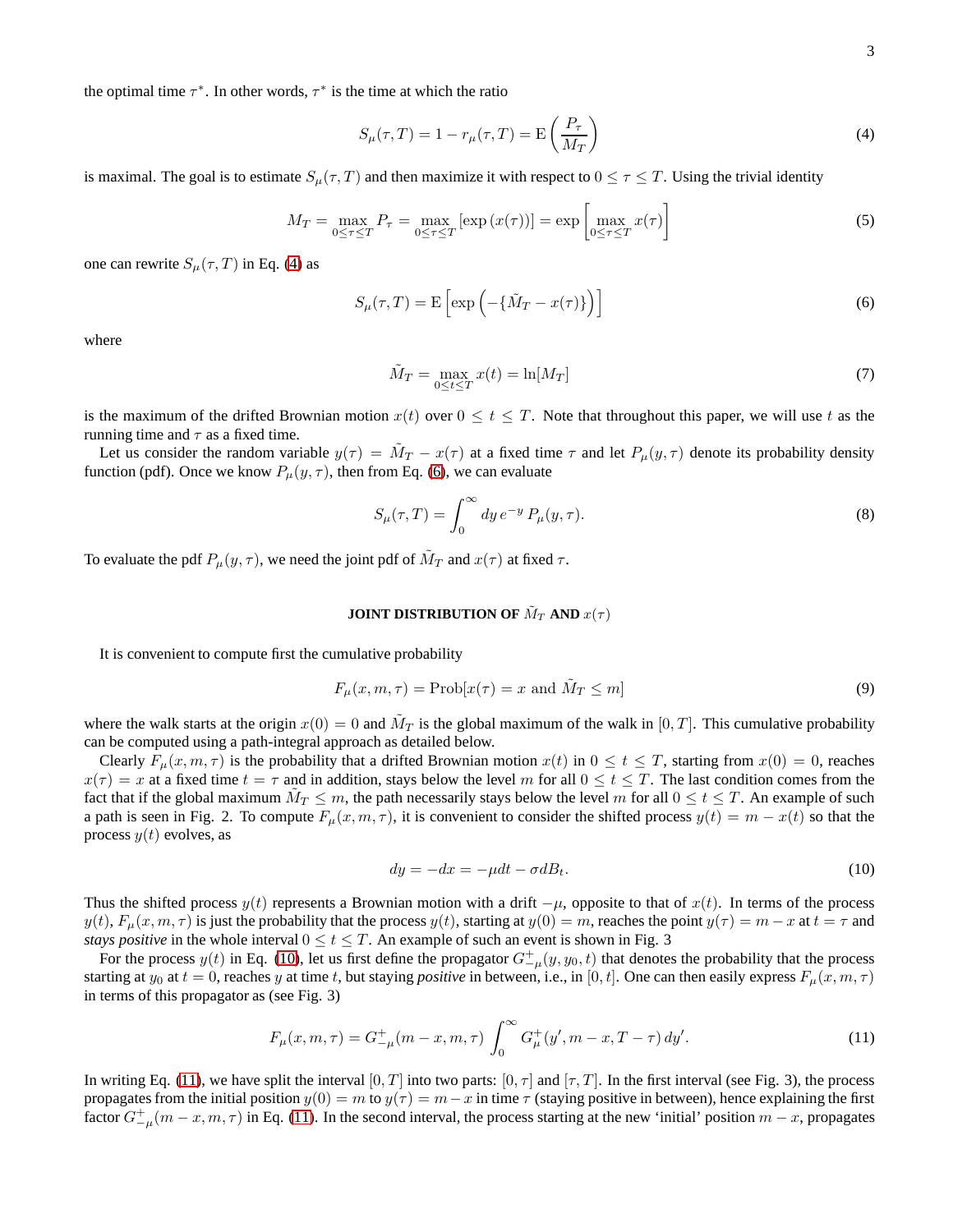

FIG. 2: A realization of the drifted Brownian motion  $x(t)$  in  $t \in [0, T]$ , starting at  $x(0) = 0$ , reaching  $x(\tau) = x$  at  $t = \tau$  and staying below the level m for all  $0 \le t \le T$ .

to a final position y' in time  $T - \tau$ , staying positive in between. Also, the final position y' can be any positive number and one has to integrate over it. This explains the second factor in Eq. [\(11\)](#page-2-3). Of course, in writing the path decomposition in Eq. [\(11\)](#page-2-3) we have used the renewal property of a Brownian motion (valid due to its Markovian nature) which implies that the two intervals (left of  $\tau$  and right of  $\tau$ ) are statistically independent.

**Evaluation of the propagator**  $G_{-\mu}^+(y, y_0, \tau)$ : Using a physicist interpretation of Eq. [\(10\)](#page-2-2), we note that the Langevin noise  $\eta(t) = dB_t/dt$  is a Gaussian white noise with the associated measure, Prob $[\{\eta(t)\}, 0 \le t \le \tau] \propto \exp\left[-\frac{1}{2}\int_0^{\tau} \eta^2(t)dt\right]$ . Substituting,  $\eta(t) = (\dot{y} + \mu)/\sigma$  from Eq. [\(10\)](#page-2-2), one can express the propagator as a path integral

<span id="page-3-0"></span>
$$
G_{-\mu}^{+}(y, y_0, \tau) = \int_{y(0) = y_0}^{y(\tau) = y} \mathcal{D}y(t) \exp\left[-\frac{1}{2\sigma^2} \int_0^{\tau} dt \left(\dot{y} + \mu\right)^2\right] \left[\prod_{t=0}^{\tau} \theta(y(t))\right]
$$
(12)

where  $\left[\prod_{t=0}^{\tau} \theta(y(t))\right]$  is an indicator function that enforces the path to stay positive in the interval  $t \in [0, \tau]$ . The rhs of Eq. [\(12\)](#page-3-0) can be rearranged (by expanding the square  $(j + \mu)^2$  and performing the time integral) as

<span id="page-3-1"></span>
$$
G_{-\mu}^{+}(y, y_0, \tau) = \exp\left[-\frac{\mu^2 \tau}{2\sigma^2} - \frac{\mu}{\sigma^2}(y - y_0)\right] G_0^{+}(y, y_0, \tau)
$$
\n(13)

where  $G_0^+(y, y_0, \tau)$  is the propagator associated with the driftless  $(\mu = 0)$  Brownian motion

$$
G_0^+(y, y_0, \tau) = \int_{y(0) = y_0}^{y(\tau) = y} \mathcal{D}y(t) \exp\left[-\frac{1}{2\sigma^2} \int_0^{\tau} dt \,\dot{y}^2\right] \left[\prod_{t=0}^{\tau} \theta(y(t))\right]. \tag{14}
$$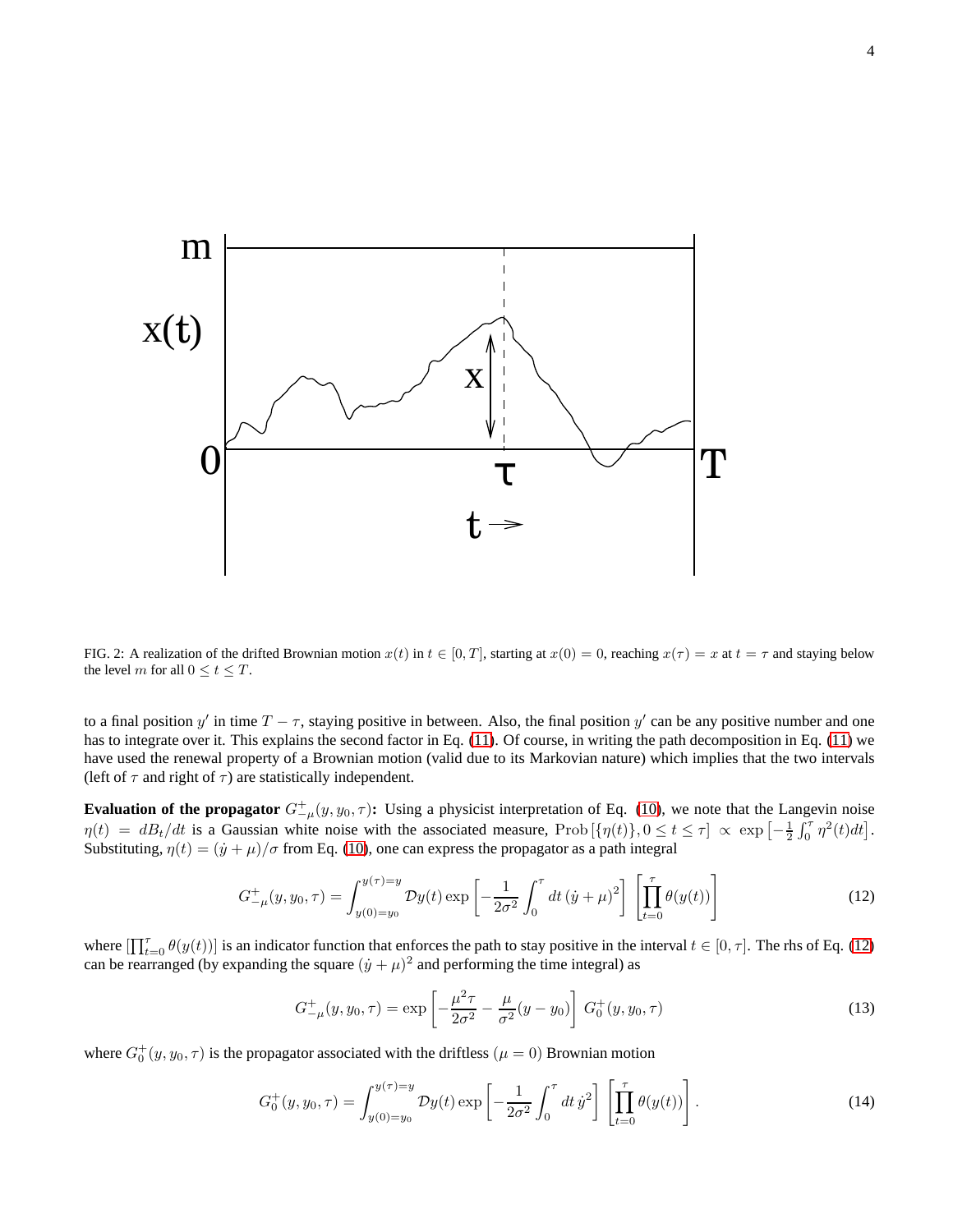

FIG. 3: A realization of the shifted Brownian motion  $y(t)$  with drift  $-\mu$  in  $t \in [0, T]$ , starting at  $y(0) = m$ , reaching  $y(\tau) = m - x$  at  $t = \tau$ and staying positive for all  $0 \le t \le T$ .

This propagator, which denotes the probability that a driftless Brownian motion propagates from  $y_0$  to y in time  $\tau$  without crossing the origin in between, can be evaluated very simply by the standard method of images [\[5](#page-9-4), [6](#page-9-5)] or alternatively by the path integral method [\[3\]](#page-9-2) and has the well known expression

$$
G_0^+(y, y_0, \tau) = \frac{1}{\sqrt{2\pi\sigma^2\tau}} \left[ \exp\left( -\frac{(y - y_0)^2}{2\sigma^2\tau} \right) - \exp\left( -\frac{(y + y_0)^2}{2\sigma^2\tau} \right) \right].
$$
 (15)

Substituting this in Eq. [\(13\)](#page-3-1), one then has the required propagator. Using this explicit expression for  $G^+_{-\mu}(y, y_0, \tau)$  one can also easily evaluate the following integral

$$
\int_0^\infty G_{-\mu}^+(y, y_0, \tau) dy = \frac{1}{2} \left[ \text{erfc}\left( -\frac{y_0 - \mu \tau}{\sqrt{2\sigma^2 \tau}} \right) - \exp\left( \frac{2\mu y_0}{\sigma^2} \right) \text{erfc}\left( \frac{y_0 + \mu \tau}{\sqrt{2\sigma^2 \tau}} \right) \right]
$$
(16)

where  $erfc(x) = \frac{2}{\sqrt{\pi}} \int_x^{\infty} e^{-u^2} du$  is the complementary error function. Assembling these results in Eq. [\(11\)](#page-2-3) gives us an explicit expression for the cumulative probability

<span id="page-4-1"></span>
$$
F_{\mu}(x,m,\tau) = \frac{e^{-\frac{\mu^2 \tau}{2\sigma^2} + \frac{\mu x}{\sigma^2}}}{2\sqrt{2\pi\sigma^2\tau}} \left[ e^{-\frac{x^2}{2\sigma^2\tau}} - e^{-\frac{(2m-x)^2}{2\sigma^2\tau}} \right] \left[ \text{erfc}\left( -\frac{m-x - \mu(T-\tau)}{\sqrt{2\sigma^2(T-\tau)}} \right) - e^{\frac{2\mu(m-x)}{\sigma^2}} \text{erfc}\left( \frac{m-x + \mu(T-\tau)}{\sqrt{2\sigma^2(T-\tau)}} \right) \right].
$$
\n(17)

The joint pdf  $Q_\mu(x,m)$  of  $x(\tau) = x$  at fixed  $\tau$  and  $\tilde{M}_T = m$  can then be obtained by taking the derivative of  $F_\mu(x,m,\tau)$  with respect to m, i.e.,

<span id="page-4-0"></span>
$$
Q_{\mu}(x(\tau) = x, \tilde{M}_T = m) = \frac{\partial F_{\mu}(x, m, \tau)}{\partial m}.
$$
\n(18)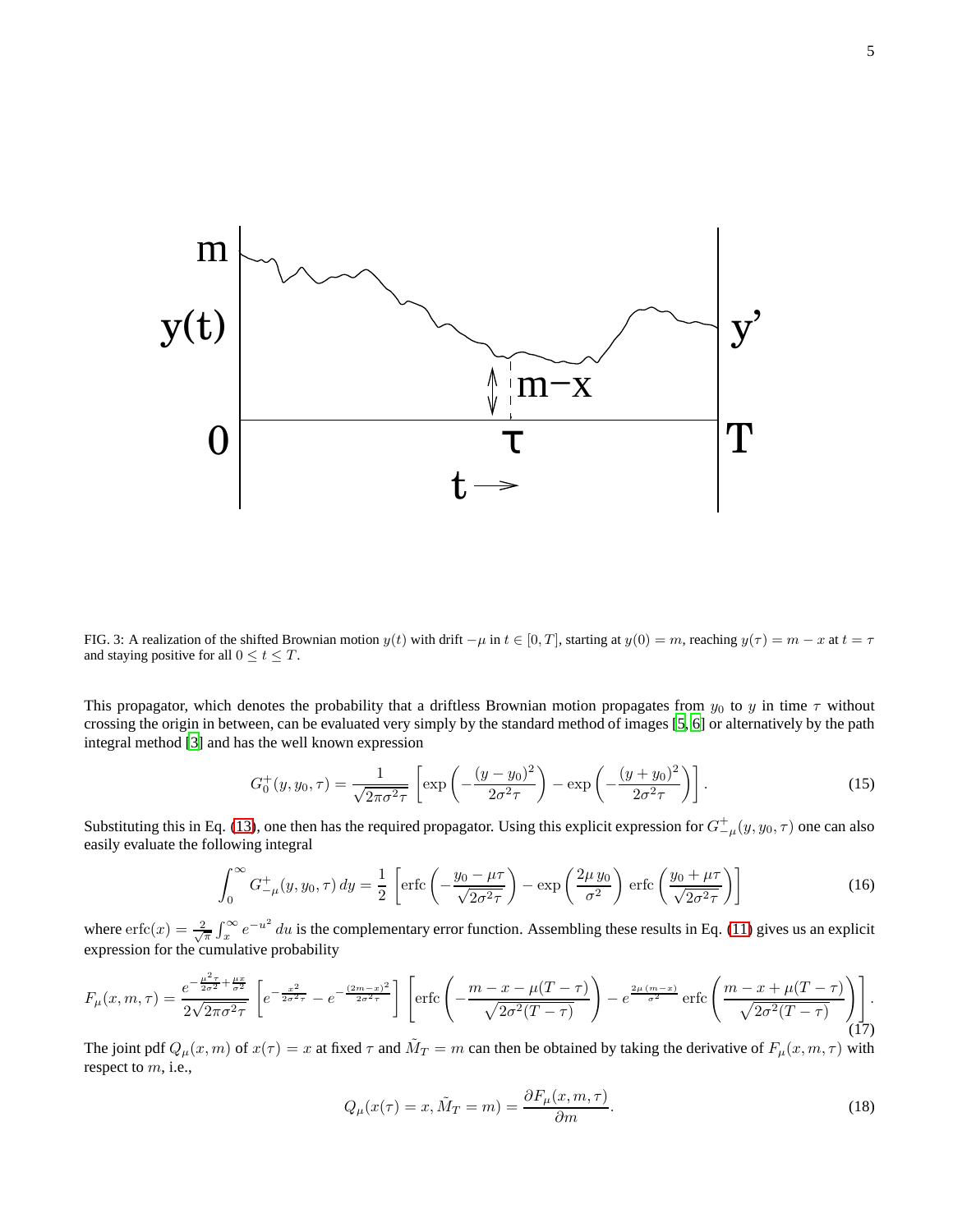## **EVALUATION OF THE RELATIVE ERROR**  $r_{\mu}(\tau, T)$

Having obtained the joint pdf  $Q_\mu(x(\tau) = x, \tilde{M}_T = m)$  in Eqs. [\(18\)](#page-4-0) and [\(17\)](#page-4-1), we can easily find the pdf  $P_\mu(y, \tau)$  of the variable  $y = \tilde{M}_T - x$ 

$$
P_{\mu}(y,\tau) = \int Q_{\mu}(x,m)\,\delta\left(y - (m - x)\right) dx \, dm
$$

$$
= \int_0^\infty Q_{\mu}(m - y,m) \, dm. \tag{19}
$$

The above integral can be performed exactly (we skip the details here). One obtains the following expression

$$
P_{\mu}(y,\tau) = \frac{1}{\sqrt{2\pi\sigma^2\tau}} f_{\mu}(y,\tau) g_{\mu}(y,T-\tau) + \frac{1}{\sqrt{2\pi\sigma^2(T-\tau)}} f_{-\mu}(y,T-\tau) g_{-\mu}(y,\tau)
$$
(20)

where

$$
f_{\mu}(y,\tau) = \exp\left(-\frac{(y+\mu\tau)^2}{2\sigma^2\tau}\right) + \frac{\mu}{\sigma}\sqrt{\frac{\pi\tau}{2}}e^{-2\mu y/\sigma^2}\operatorname{erfc}\left(\frac{y-\mu\tau}{\sqrt{2\sigma^2\tau}}\right) \tag{21}
$$

$$
g_{\mu}(y,\tau) = \left[ \text{erfc}\left( -\frac{y - \mu\tau}{\sqrt{2\sigma^2 \tau}} \right) - e^{2\mu y/\sigma^2} \text{erfc}\left( \frac{y + \mu\tau}{\sqrt{2\sigma^2 \tau}} \right) \right] \tag{22}
$$

Note from the explicit expression of  $P_{\mu}(y, \tau)$  the following symmetry

$$
P_{\mu}(y,\tau) = P_{-\mu}(y,T-\tau)
$$
\n(23)

which has the simple physical meaning of time-reversal symmetry, i.e., when the process propagates in the reverse time direction, one gets the same measure provided one also reverses the sign of the drift  $\mu$ .

Having obtained the pdf  $P_\mu(y, \tau)$ , one can then evaluate the relative error  $r_\mu(\tau, T) = 1 - S_\mu(\tau, T)$  where

<span id="page-5-0"></span>
$$
S_{\mu}(\tau,T) = \int_0^\infty dy \, e^{-y} P_{\mu}(y,\tau) \tag{24}
$$

Evidently  $S_u(\tau, T)$  also has the same time-reversal symmetry namely

<span id="page-5-2"></span>
$$
S_{\mu}(\tau, T) = S_{-\mu}(T - \tau, T)
$$
\n(25)

While it is difficult to do the integral in Eq. [\(24\)](#page-5-0) analytically, one can easily evaluate it using Mathematica. Besides, the general feature of  $S_\mu(\tau, T)$  as a function of  $\tau$  can be inferred by just studying the asymptotic properties of the integral in Eq. [\(24\)](#page-5-0) in the limit  $\tau \to 0$  and  $\tau \to T$ . In Fig. 4, we show a plot of  $S_{\mu}(\tau, T)$  for three different values of  $\mu = 0.1$ ,  $\mu = 0$  and  $\mu = -0.1$  upon setting  $T = 1$  and  $\sigma = 1$ .

**Optimal Time**  $\tau^*$ : To find the optimal time  $\tau^*$  we need to minimize  $r_\mu(\tau, T)$ , i.e., maximize  $S_\mu(\tau, T)$  with respect to  $\tau \in [0, T]$ . It is evident from Fig. 4 and also from the expression of  $S_{\mu}(\tau, T)$  that for all values of  $\mu$ ,  $S_{\mu}(\tau, T)$  has two local maxima at the endpoints of the interval [0, T], i.e., respectively at  $\tau = 0$  and  $\tau = T$ . However, for  $\mu > 0$ , the maximum at  $\tau = T$  has a larger value implying that for  $\mu > 0$ ,  $\tau^* = T$ . By the symmetry manifest in  $S_{\mu}(\tau, T) = S_{-\mu}(T - \tau, T)$  it follows that for  $\mu < 0$ , the maximum at  $\tau = 0$  has a higher value implying  $\tau^* = 0$  for  $\mu < 0$ . Exactly at  $\mu = 0$ , both local maxima at  $\tau = 0$  and  $\tau = T$ have the same value  $(S_0(\tau, T)$  is completely symmetric around the midpoint  $\tau = T/2$ ) implying that for  $\mu = 0$ , both  $\tau^* = 0$ and  $\tau^* = T$  are optimal.

The optimal value  $S_{\mu}(\tau^*,T)$  is actually easier to evaluate since for  $\tau=0$  or  $\tau=T$  (at the end-points), the integral in Eq. [\(24\)](#page-5-0) can be carried out explicitly. Omitting details of this integration, we get the following expression for the optimal relative error for all  $\mu$ 

<span id="page-5-1"></span>
$$
r(\tau^*,T) = 1 - S_\mu(\tau^*,T)
$$
  
=  $1 - \frac{|\mu|}{2|\mu| + \sigma^2} \operatorname{erfc}\left(-\frac{|\mu|}{\sigma}\sqrt{\frac{T}{2}}\right) - \frac{\sigma^2 + |\mu|}{\sigma^2 + 2|\mu|} \exp\left[-\left(|\mu| + \frac{\sigma^2}{2}\right)T\right] \operatorname{erfc}\left(\left(\frac{|\mu|}{\sigma^2} + 1\right)\sqrt{\frac{\sigma^2 T}{2}}\right).$  (26)

Note that the optimal relative error is evidently a symmetric function of  $\mu$  as manifest in the above result.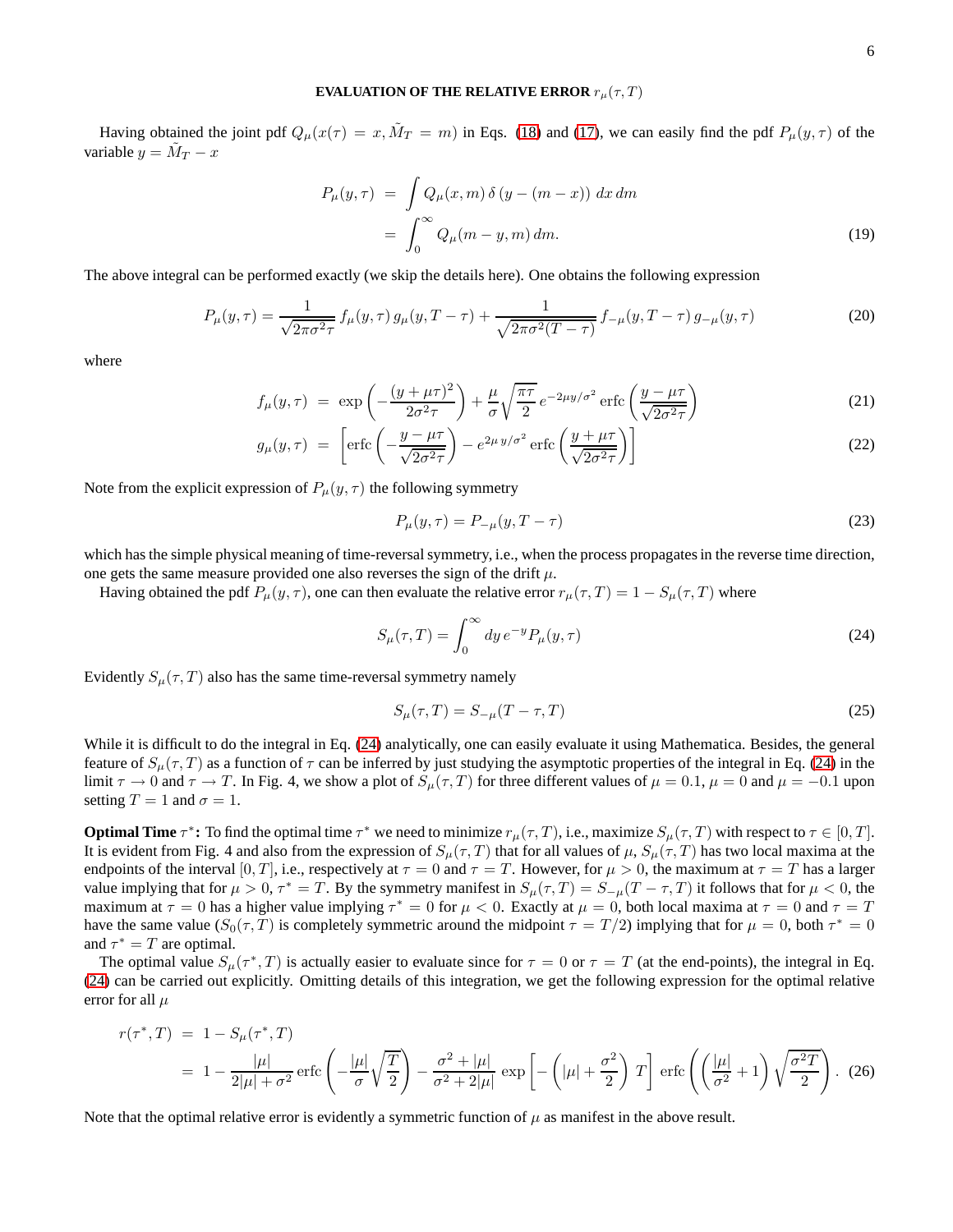

FIG. 4: Plots of  $S_{\mu}(\tau, T)$  vs.  $\tau$  obtained from Eq. [\(24\)](#page-5-0) for three different values of the drift  $\mu = 0.1$ ,  $\mu = 0$  and  $\mu = -0.1$ . We have set  $T = 1$  and  $\sigma = 1$ . The symmetry  $S_{\mu}(\tau, T) = S_{-\mu}(T - \tau, T)$  is evident.

In the preceeding paper [\[1](#page-9-0)], Shiryaev, Xu and Zhou also obtained an expression of the optimal relative error  $r(\tau^*,T)$  by a completely different method. Their notations are slightly different from above. In their notation,  $\mu = (\alpha - 1/2)\sigma^2$  and also their result for  $r(\tau^*,T)$  is in terms of the probability distribution of a Gaussian random variable with zero mean and unit variance,  $\Phi(x) = \frac{1}{\sqrt{2}}$  $\frac{1}{2\pi} \int_{-\infty}^{x} e^{-u^2/2} du$  which is related to the complimentary error function via

<span id="page-6-0"></span>
$$
\Phi(x) = \frac{1}{2} \operatorname{erfc} \left( -\frac{x}{\sqrt{2}} \right). \tag{27}
$$

However, their method allows them to obtain an explicit expression for the optimal relative error only in the range  $\alpha \geq 1/2$  (i.e.,  $\mu \ge 0$ ) and  $\alpha \le 0$  (i.e.,  $\mu \le -\sigma^2/2$ ). In these ranges, their expressions for the optimal relative error (Eqs. (9) and (11) in [\[1\]](#page-9-0)) reduce precisely to our compact result in Eq. [\(26\)](#page-5-1), upon identifying  $\mu = (\alpha - 1/2)\sigma^2$  and  $\Phi(x)$  as in Eq. [\(27\)](#page-6-0). However, they do not have any result in the range  $0 < \alpha < 1/2$ , i.e., for  $-\sigma^2/2 < \mu < 0$ . In contrast, our result in Eq. [\(26\)](#page-5-1) is valid for all  $\mu$ (and hence for all  $\alpha$ ) and is therefore more general. In addition, their method somehow does not detect the symmetry of  $r(\tau^*,T)$ under  $\mu \rightarrow -\mu$  which is manifest in our path integral approach.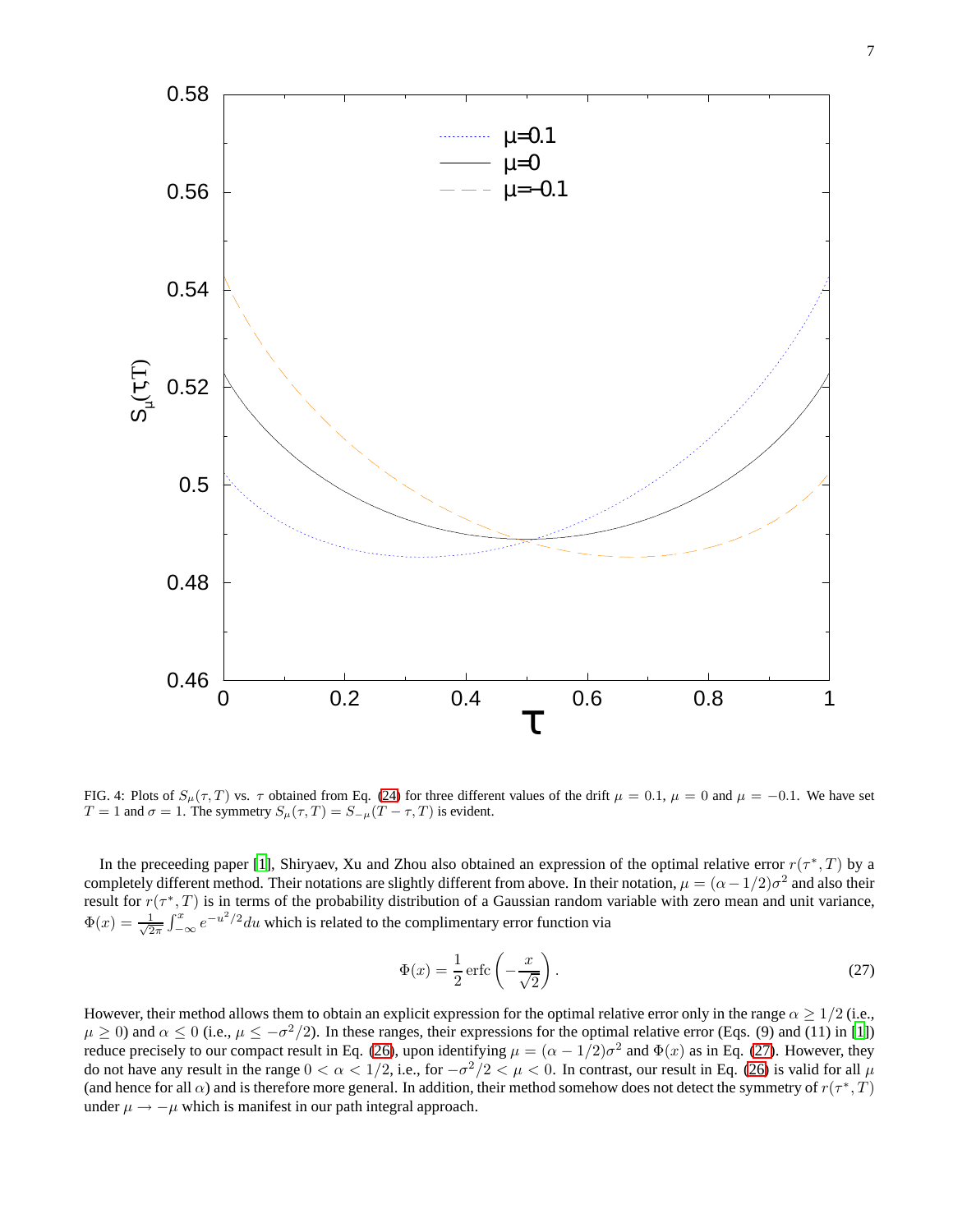## THE EXACT DISTRIBUTION OF THE TIME  $t_m$  OF THE OCCURRENCE OF THE MAXIMUM FOR A BROWNIAN MOTION **WITH DRIFT**  $\mu$

Minimizing the relative error  $r(\tau, T)$  with respect to  $\tau$  is one way of estimating the optimal time  $\tau^*$  at which one should sell a stock over a fixed investment time horizon  $T$ , as explained above. Another alternative and direct measure would be to first derive the probability density  $p(t_m, T)$  of the time  $t_m$  at which the maximum  $M_T$  of a stock price over  $[0, T]$  actually occurs. This density  $p(t_m, T)$  will typically have a peak (or more peaks). The value of  $t_m = t^*$  at which the strongest peak of  $p(t_m, T)$ occurs can then be taken as an alternative measure for the optimal time to sell a stock, since the maximum of the price is most likely to occur at  $t_m = t^*$ .

In this section, we compute exactly the density  $p_\mu(t_m, t)$  of  $t_m$  for a Brownian motion  $x(t)$  with drift  $\mu$ . Since the stock price  $P_t = \exp[x(t)]$  is just the exponential of  $x(t)$  under the Black-Scholes scenario, the maximum  $M_T$  of the stock price  $P_t$  occurs exactly at the same time  $t_m$  where  $x(t)$  itself achieves its maximum. For the case  $\mu = 0$ , the density  $p_0(t_m, T)$  was computed by Lévy [\[7\]](#page-9-6) and is given by the derivative of an arcsine form, i.e.,

<span id="page-7-2"></span>
$$
p_0(t_m, T) = \frac{1}{\pi} \frac{1}{\sqrt{t_m(T - t_m)}}; \quad 0 \le t_m \le T
$$
\n(28)

Recently, using an appropriate path integral method, the density of  $t<sub>m</sub>$  was computed exactly for a Brownian motion up to its first-passage time [\[8\]](#page-9-7) and also for a variety of constrained Brownian motions such as Brownian excursions, Brownian bridges, Brownian meanders etc. [\[4\]](#page-9-3). Here we adapt this path integral method to compute the density  $p_\mu(t_m, T)$  for a Brownian motion with arbitrary drift  $\mu$ .

To compute the density  $p_\mu(t_m, T)$  the strategy would be to first compute the joint density of  $t_m$  as well as the maximum  $\tilde{M}_T = m$  itself, i.e.,  $p_\mu(t_m, m, T)$  and then integrate over m to obtain the marginal density,  $p_\mu(t_m, T) = \int_0^\infty p_\mu(t_m, m, T) dm$ . The joint density  $p_{\mu}(t_m, m, t)$  is the proportional to the sum of the statistical weights of all paths that start at the origin  $x(0) = 0$ , reaches the value  $x(t_m) = m$  for the *first-time* at  $t = t_m$  and then stays below the level m at all subsequent times up to T,i.e., in the interval  $[t_m, T]$ . To enforce the conditions that  $x(t) < m$  in the two intervals  $t \in [0, t_m]$  and  $t \in [t_m, T]$  and that exactly at  $t_m$  the path reaches  $x(t_m) = m$ , poses a problem for a continuous-time Brownian motion. This is because if a Brownian motion crosses a level m at a given time  $t_m$  then it must cross and re-cross the same level m an infinite number of times in the vicinity of  $t = t_m$ . Hence it is impossible to enforce the above constraints simultaneously for a continuous-time Brownian motion. Note that for lattice random walks this does not pose any problem. To get around this difficulty with the continuous-time Brownian motion, one introduces a small cut-off  $\epsilon$  [\[4](#page-9-3), [8\]](#page-9-7), i.e., one assumes that the path, starting at  $x(0) = 0$  reaches the level  $m - \epsilon$  at time  $t_m$ , staying below m for all  $0 \le t < t_m$  and then starting at  $m - \epsilon$  at  $t = t_m$  stays below the level m for all  $t_m < t \le T$ (see Fig. 5 for such a realization). Finally one takes the limit  $\epsilon \to 0$  at the end of the calculation.

Comparing Figs. (2) and (5), it is clear that the paths that contribute to the joint probability density  $p_\mu(t_m, m, T | \epsilon)$  are identical to those that contribute to  $F_{\mu}(x, m, \tau)$  with the replacements  $x = m - \epsilon$  and  $\tau = t_m$  in Eq. [\(17\)](#page-4-1), i.e.,  $p_{\mu}(t_m, m, T | \epsilon) \propto$  $F_{\mu}(m - \epsilon, m, t_m)$ . Substituting  $x = m - \epsilon$  and  $\tau = t_m$  in Eq. [\(17\)](#page-4-1) and taking the  $\epsilon \to 0$  limit we find, to leading order in  $\epsilon$ ,

$$
p_{\mu}(t_m, m, T | \epsilon) \xrightarrow[\epsilon \to 0]{} A \epsilon^2 \frac{m e^{-(m - \mu t_m)^2 / 2 \sigma^2 t_m}}{\sqrt{2 \pi \sigma^6 t_m^3}} \left[ \frac{2}{\sqrt{2 \pi \sigma^2 (T - t_m)}} e^{-\mu^2 (T - t_m) / 2 \sigma^2} - \frac{\mu}{\sigma^2} \operatorname{erfc} \left( \frac{\mu}{\sigma} \sqrt{\frac{T - t_m}{2}} \right) \right] \tag{29}
$$

where the constant of proportionality A, which is function of  $\epsilon$ , is determined from the normalization,  $\int_0^T dt_m \int_0^\infty dm \, p_\mu(t_m, m, T | \epsilon \to 0) = 1$ . This fixes  $A = \frac{\sigma^2}{\epsilon^2}$ . Integrating  $p_\mu(t_m, m, T)$  (now the cut-off  $\epsilon$  has been set to 0) over m finally gives the marginal density  $p_{\mu}(t_m, T)$  in a closed form

<span id="page-7-0"></span>
$$
p_{\mu}(t_m, T) = \frac{1}{\pi \sqrt{t_m(T - t_m)}} h(t_m, \mu) h(T - t_m, -\mu)
$$
\n(30)

where

<span id="page-7-1"></span>
$$
h(t_m, \mu) = \exp\left(-\frac{\mu^2 t_m}{2\sigma^2}\right) + \frac{\mu}{\sigma} \sqrt{\frac{\pi t_m}{2}} \operatorname{erfc}\left(-\frac{\mu}{\sigma} \sqrt{\frac{t_m}{2}}\right). \tag{31}
$$

The density  $p_{\mu}(t_m, T)$  given in Eqs. [\(30\)](#page-7-0) and [\(31\)](#page-7-1) is the main result of this section. Evidently, for  $\mu = 0$ , one recovers from this the well known arcsine result of Lévy in Eq. [\(28\)](#page-7-2). Note that the density  $p_{\mu}(t_m, T)$  also has a symmetry similar to that in Eq. [\(25\)](#page-5-2) namely

$$
p_{\mu}(t_m, T) = p_{-\mu}(T - t_m, T). \tag{32}
$$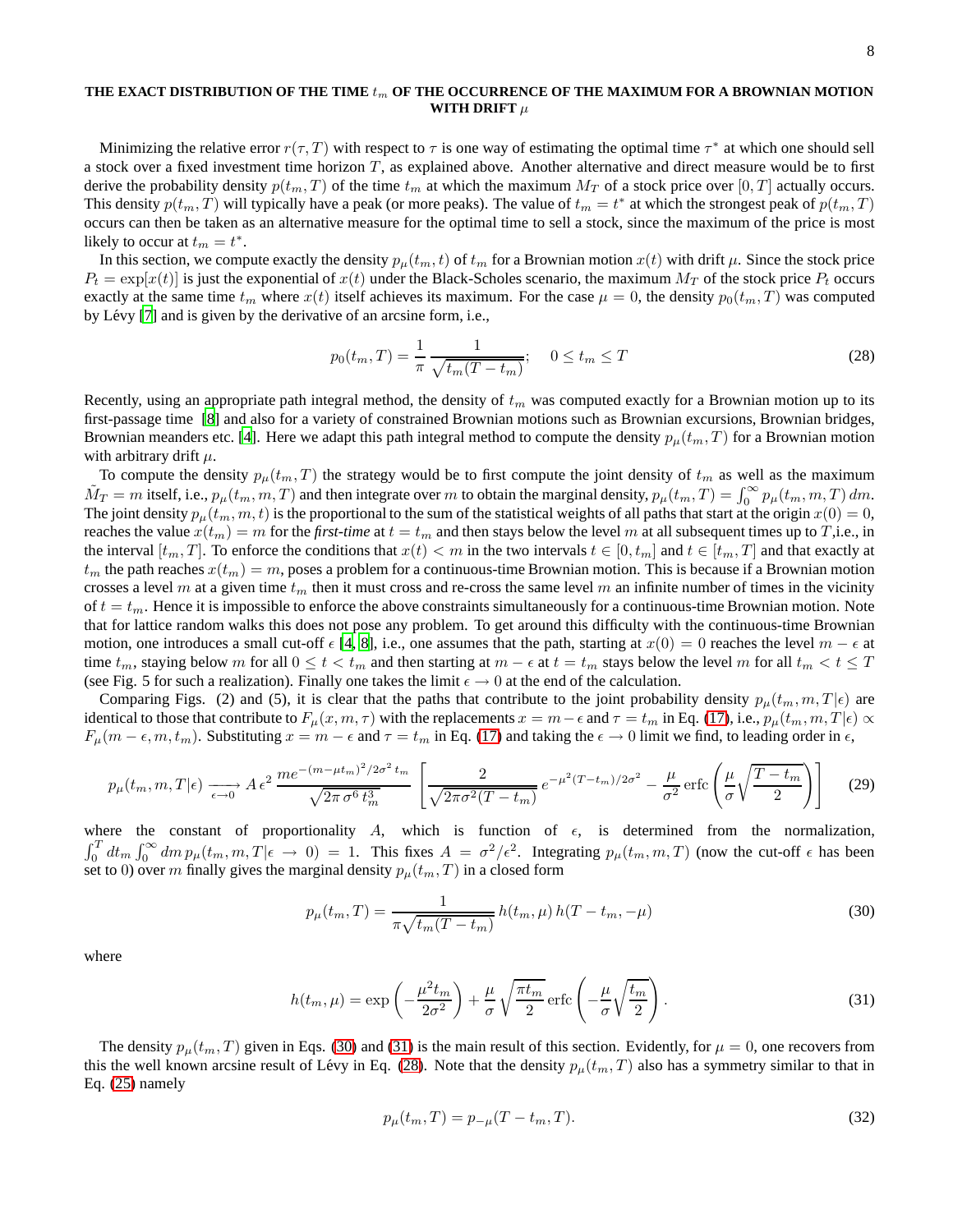

FIG. 5: A realization of the drifted Brownian motion  $x(t)$  in  $t \in [0, T]$ , starting at  $x(0) = 0$ , reaching  $x(t_m) = m - \epsilon$  at  $t = t_m$  and staying below the level m for all  $0 \le t \le T$ .

This symmetry is also evident in Fig. 6 where we plot the density  $p_{\mu}(t_m, T)$  in Eq. [\(30\)](#page-7-0) for  $\mu = 1$ ,  $\mu = 0$  and  $\mu = -1$  upon setting  $T = 1$  and  $\sigma = 1$ .

We note from Eq. [\(30\)](#page-7-0) as well as from Fig. 6 that for all values of  $\mu$ , the density  $p_\mu(t_m, T)$  has two peaks (actually has square root divergences) at the two end points  $t_m = 0$  and  $t_m = T$ ,

$$
p_{\mu}(t_m \to 0, T) \approx \frac{A_{\mu}(T)}{\sqrt{t_m}}
$$
\n(33)

$$
p_{\mu}(t_m \to T, T) \approx \frac{A_{-\mu}(T)}{\sqrt{T - t_m}}
$$
\n(34)

where the amplitude

$$
A_{\mu}(T) = \frac{1}{\pi\sqrt{T}} \left[ \exp\left(-\frac{\mu^2 T}{2\sigma^2}\right) - \frac{\mu}{\sigma} \sqrt{\frac{\pi T}{2}} \operatorname{erfc}\left(\frac{\mu}{\sigma} \sqrt{\frac{T}{2}}\right) \right]. \tag{35}
$$

However, for  $\mu > 0$ , the divergence at  $t_m = T$  is stronger than that at  $t_m = 0$  since  $A_{-\mu}(T) > A_{\mu}(T)$ . On the other hand, for  $\mu < 0$ , the opposite is true. At  $\mu = 0$ , both ends have the same divergences as the density is completely symmetric around  $t_m = T/2$ . Thus, we conclude that the maximum of the Brownian motion with drift  $\mu$  is most likely to occur at  $t_m = T$  for  $\mu > 0$ , at  $t_m = 0$  for  $\mu < 0$ , and for  $\mu = 0$  both  $t_m = 0$  and  $t_m = T$  are equally likely. This then leads us to identify the optimal time  $\tau^*$  to sell the stock (within the black-Scholes economy model) to be  $\tau^* = T$  for  $\mu > 0$ ,  $\tau^* = 0$  for  $\mu < 0$ , and  $\tau^* = 0$ ,  $T$ (equally likely) for  $\mu = 0$ . Thus, based on the analysis of the density  $p_\mu(t_m, T)$  we draw the same conclusion as was obtained from the optimization of the relative error in the previous sections.